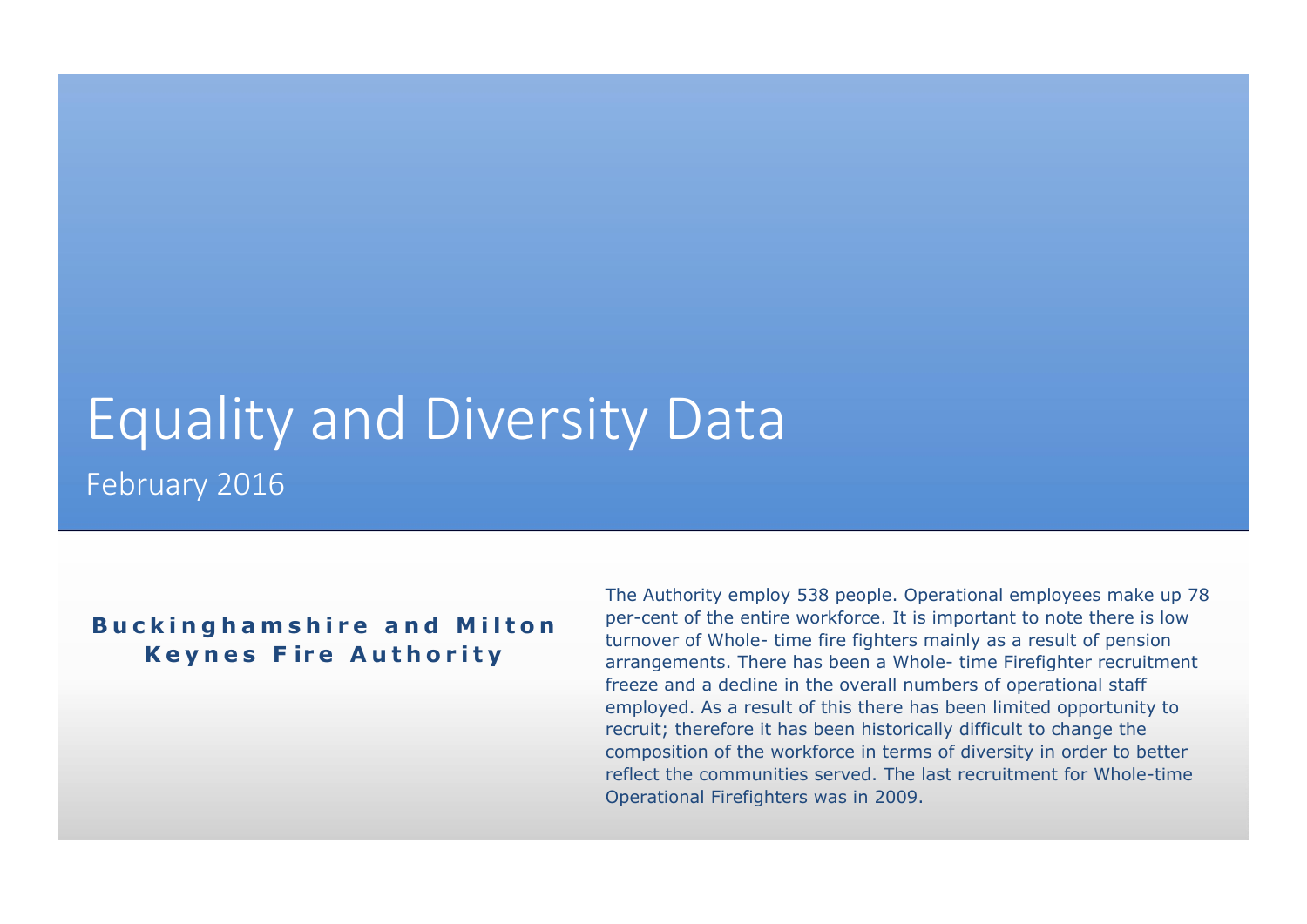# **Ethnicity compared to County Census**



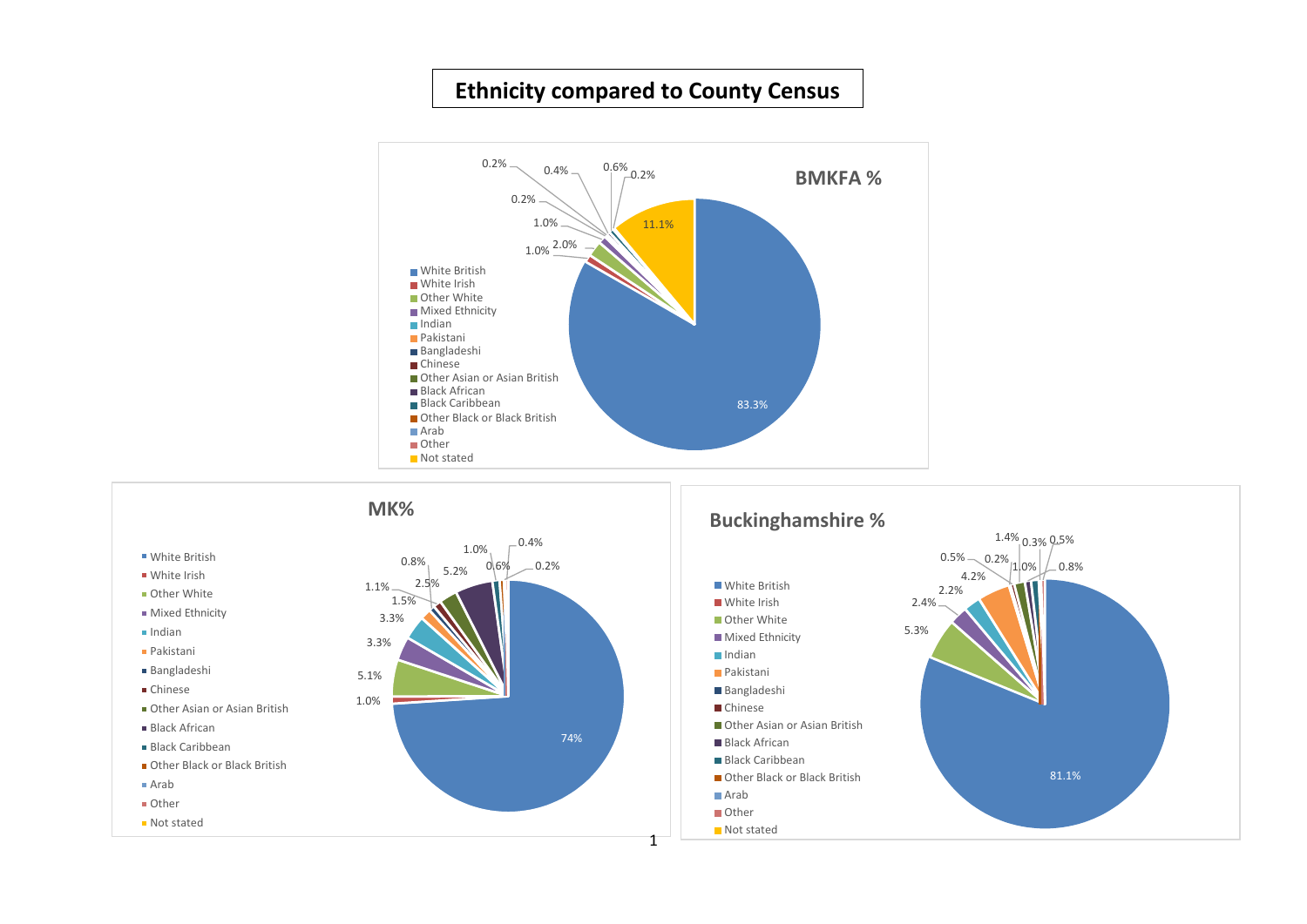# **Age ranges compared to County Census**





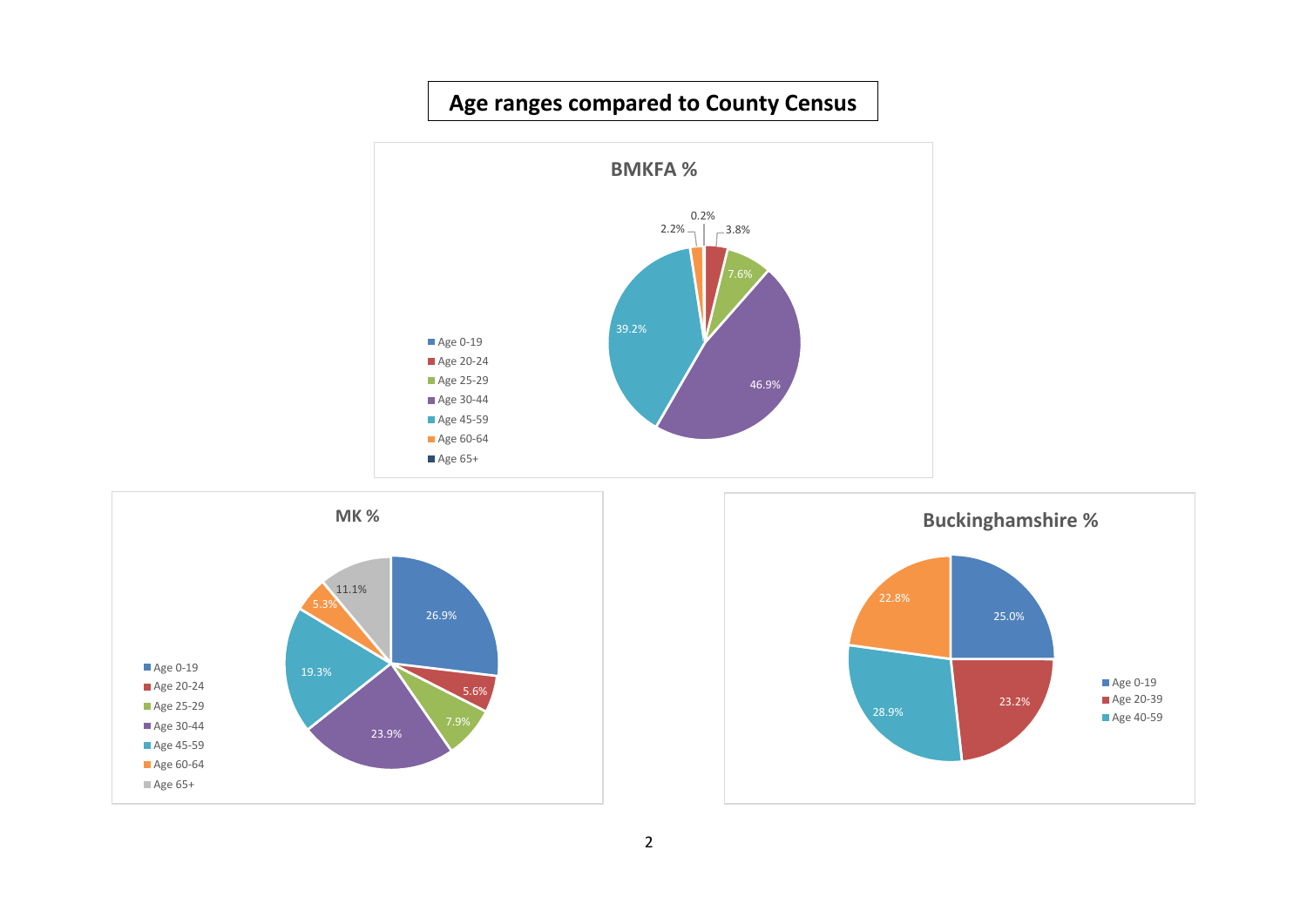# **Religious Denomination compared to County Census**





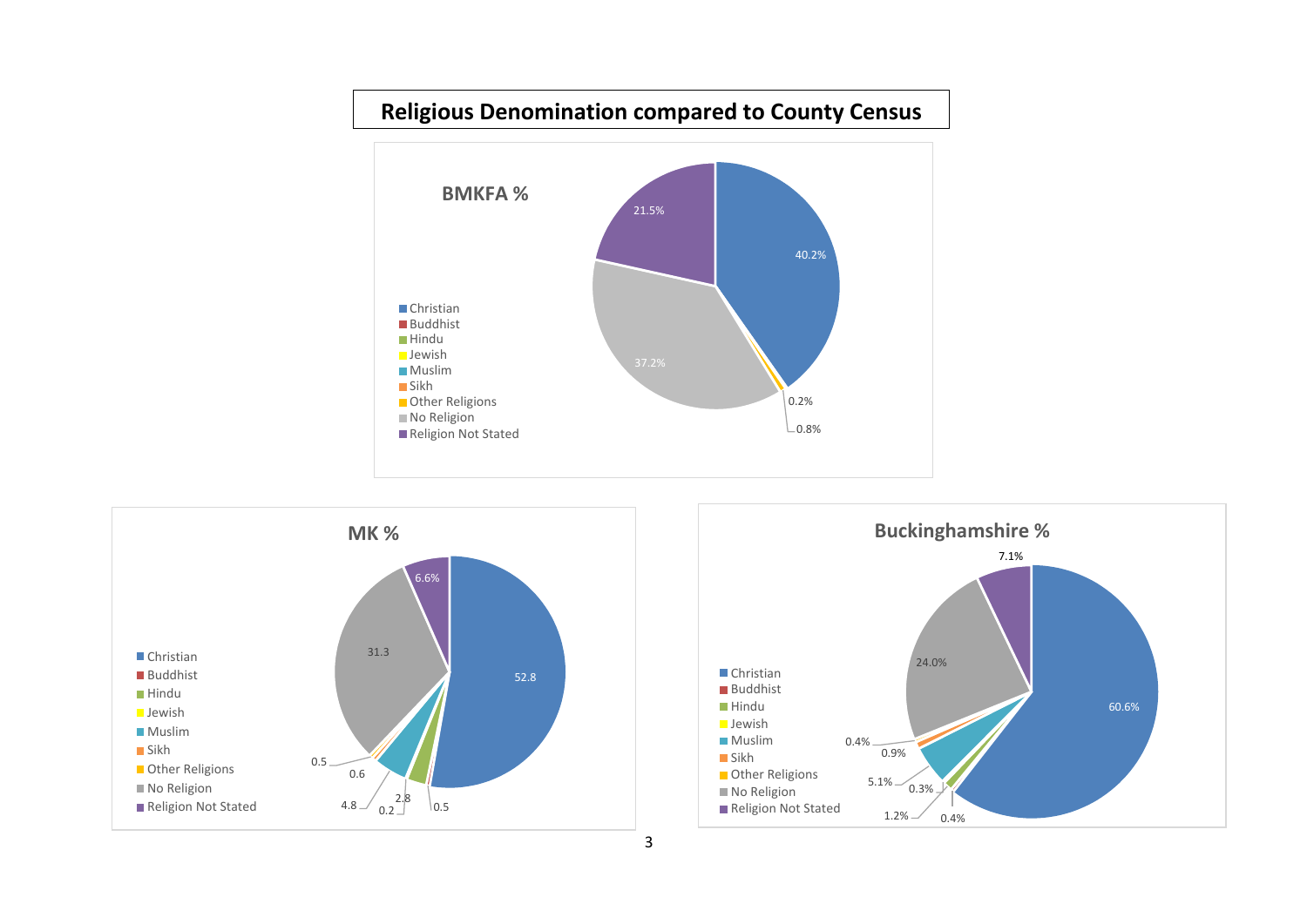# **Gender compared to County Census**





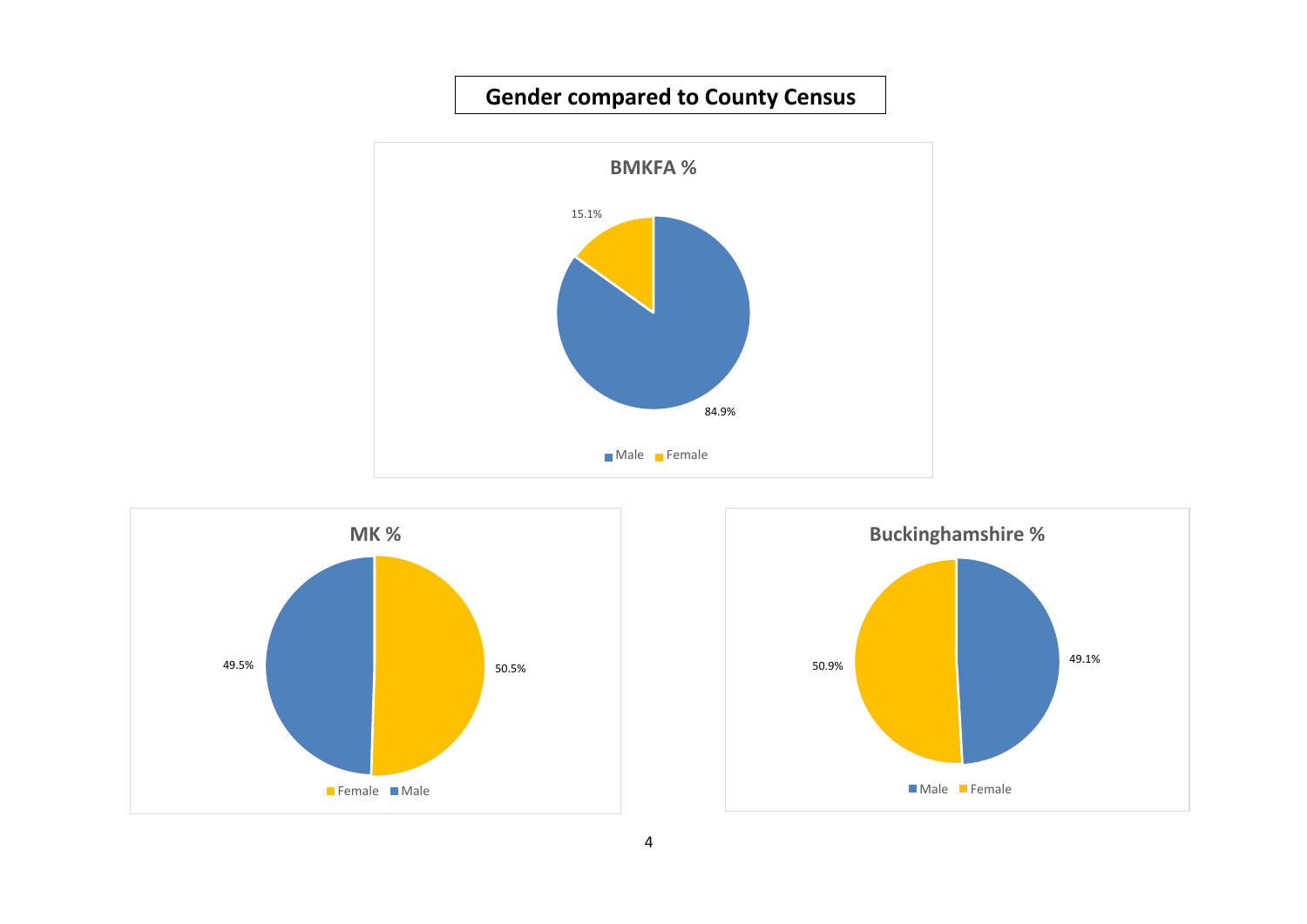

#### **Ethnicity compared to County Census**

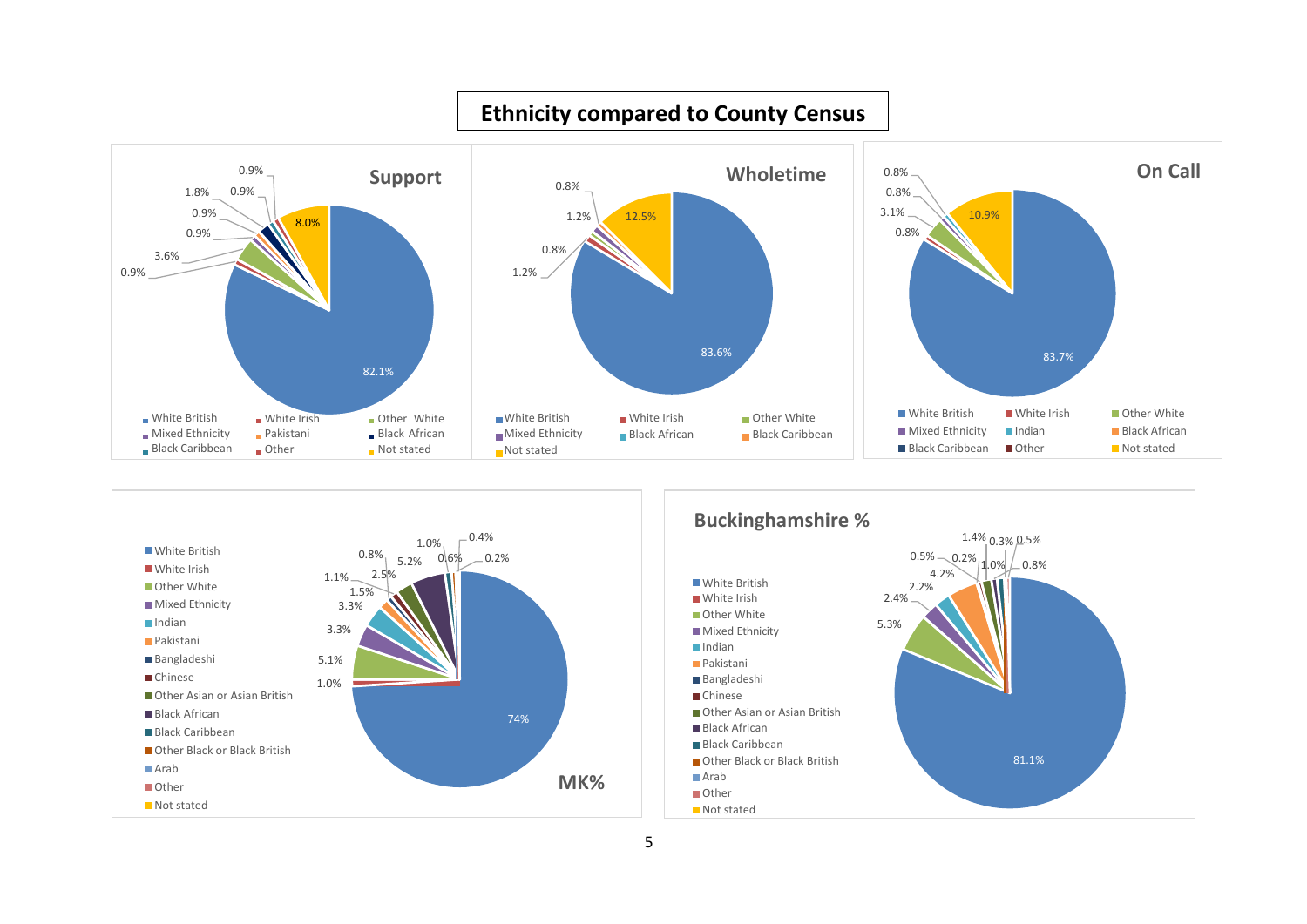# **Age ranges compared to County Census**





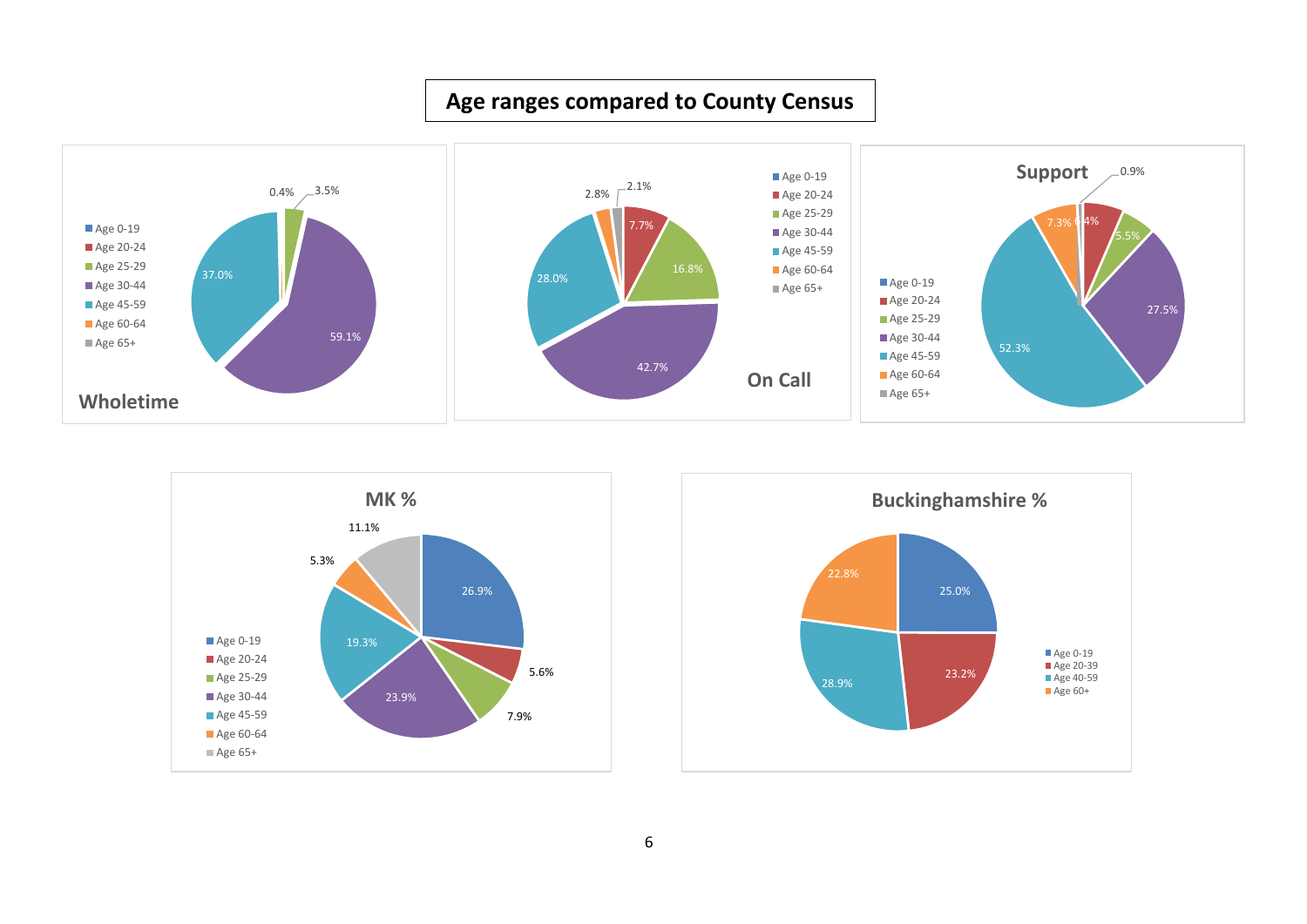# **Religious Denomination compared to County Census**



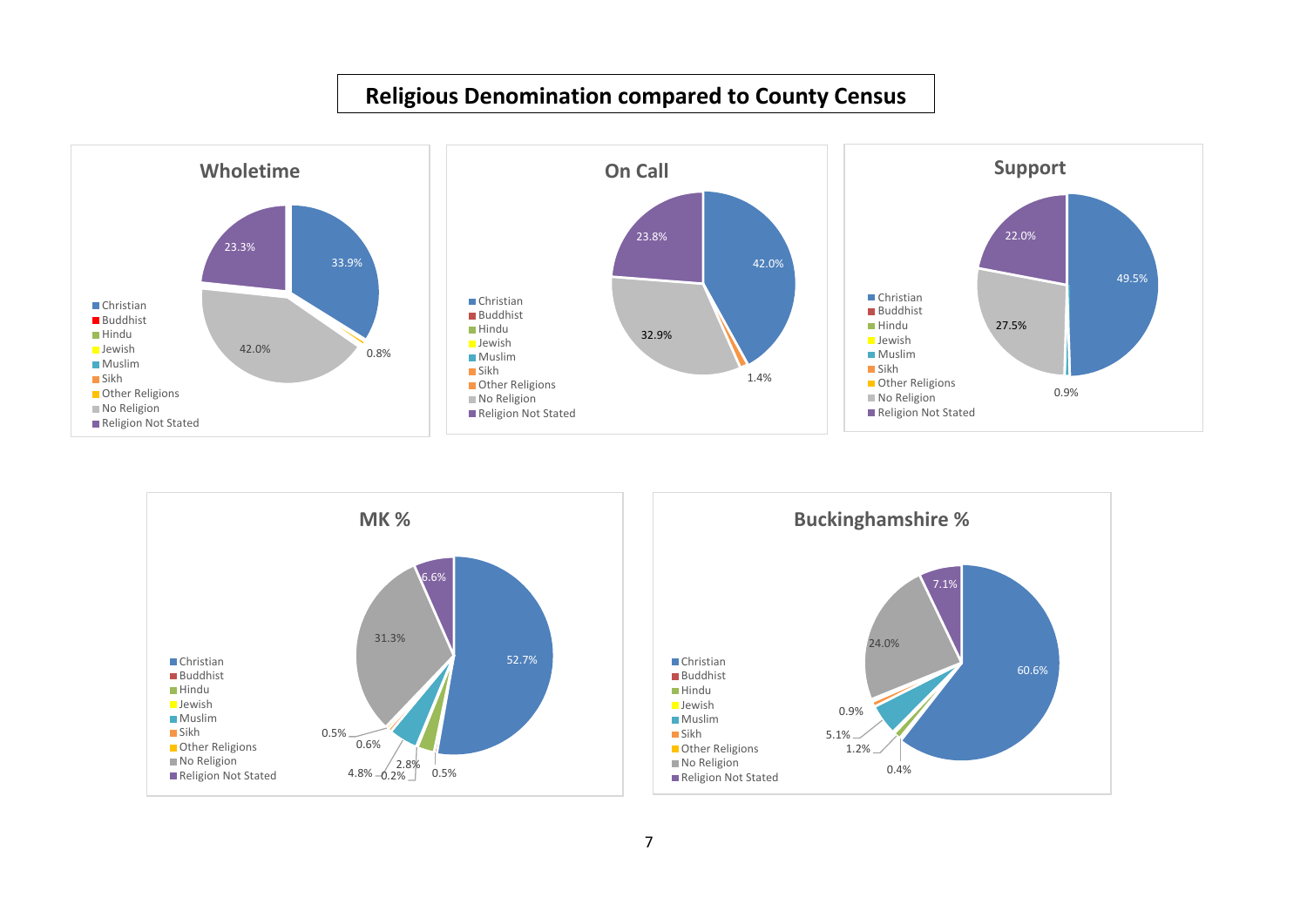





**Gender compared to County Census**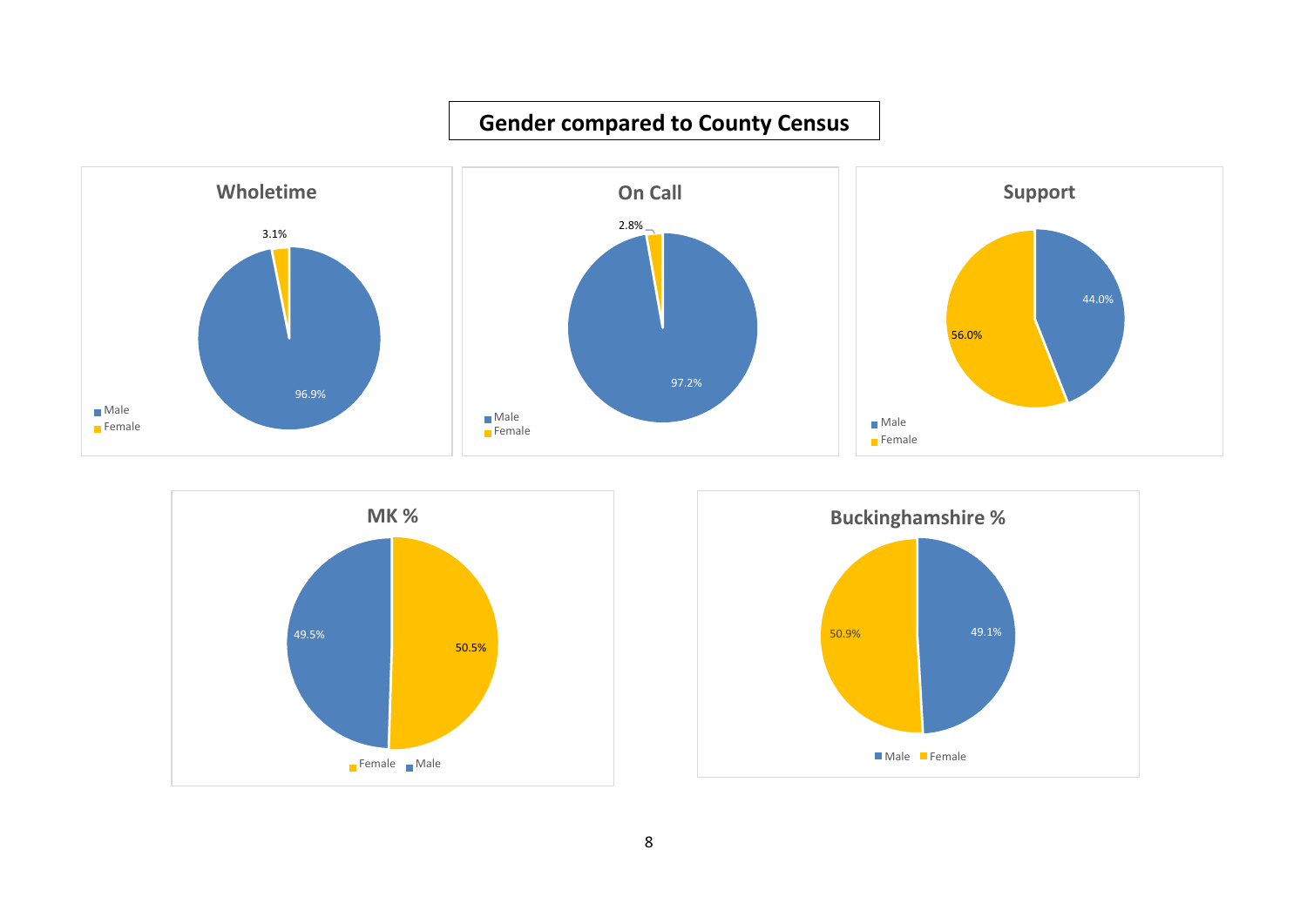# **Breakdown of BMKFA data**

 $\overline{\text{*}$  Less than 10

|                              |           | % of             |                |              |                | % of           |                  |       |  |
|------------------------------|-----------|------------------|----------------|--------------|----------------|----------------|------------------|-------|--|
| Age                          | Wholetime | <b>Wholetime</b> | <b>On Call</b> | % of On Call | <b>Support</b> | <b>Support</b> | <b>ALL BMKFA</b> | %     |  |
| Age 0-19                     |           | 0.0%             |                | 0.0%         |                | 0.0%           |                  |       |  |
| Age 20-24                    |           | 0.0%             | 12             | 9.3%         | $\ast$         | 6.3%           | 19               | 3.8%  |  |
| Age 25-29                    | $\ast$    | 3.5%             | 23             | 17.8%        | $\ast$         | 5.4%           | 38               | 7.6%  |  |
| Age 30-44                    | 149       | 58.2%            | 53             | 41.1%        | 31             | 27.7%          | 233              | 46.9% |  |
| Age 45-59                    | 97        | 37.9%            | 39             | 30.2%        | 59             | 52.7%          | 195              | 39.2% |  |
| Age 60-64                    | $\ast$    | 0.4%             | $\ast$         | 1.6%         | $\ast$         | 7.1%           | 11               | 2.2%  |  |
| Age 65+                      |           | 0.0%             |                | 0.0%         | $\ast$         | 0.9%           | $\ast$           | 0.2%  |  |
| * Less than 10               |           |                  |                |              |                |                |                  |       |  |
|                              |           | % of             |                |              |                | $%$ of         |                  |       |  |
| <b>Ethnic Origin</b>         | Wholetime | Wholetime        | On Call        | % of On call | <b>Support</b> | <b>Support</b> | <b>ALL BMKFA</b> | %     |  |
| <b>White British</b>         | 214       | 83.6%            | 108            | 83.7%        | 92             | 82.1%          | 414              | 83.3% |  |
| White Irish                  | $\ast$    | 1.2%             | $\ast$         | 0.8%         | $\ast$         | 0.9%           | $\ast$           | 1.0%  |  |
| Other White                  | $\ast$    | 0.8%             | $\ast$         | 3.1%         | $\ast$         | 3.6%           | 10               | 2.0%  |  |
| Mixed Ethnicity              | $\ast$    | 1.2%             | $\ast$         | 0.8%         | $\ast$         | 0.9%           | $\ast$           | 1.0%  |  |
| Indian                       |           | 0.0%             | $\ast$         | 0.8%         |                | 0.0%           | $\ast$           | 0.2%  |  |
| Pakistani                    |           | 0.0%             |                | 0.0%         | $\ast$         | 0.9%           | $\ast$           | 0.2%  |  |
| Bangladeshi                  |           | 0.0%             |                | 0.0%         |                | 0.0%           |                  | 0.0%  |  |
| Chinese                      |           | 0.0%             |                | 0.0%         |                | 0.0%           |                  | 0.0%  |  |
| Other Asian or Asian British |           | 0.0%             |                | 0.0%         |                | 0.0%           |                  | 0.0%  |  |
| <b>Black African</b>         |           | 0.0%             |                | 0.0%         | $\ast$         | 1.8%           | $\ast$           | 0.4%  |  |
| <b>Black Caribbean</b>       | $\ast$    | 0.8%             |                | 0.0%         | $\ast$         | 0.9%           | $\ast$           | 0.6%  |  |
| Other Black or Black British |           | 0.0%             |                | 0.0%         |                | 0.0%           |                  | 0.0%  |  |
| Arab                         |           | 0.0%             |                | 0.0%         |                | 0.0%           |                  | 0.0%  |  |
| Other                        |           | 0.0%             |                | 0.0%         | $\ast$         | 0.9%           | $\ast$           | 0.2%  |  |
| Not stated                   | 32        | 12.5%            | 14             | 10.9%        | $\ast$         | 8.0%           | 55               | 11.1% |  |

\* Less than 10